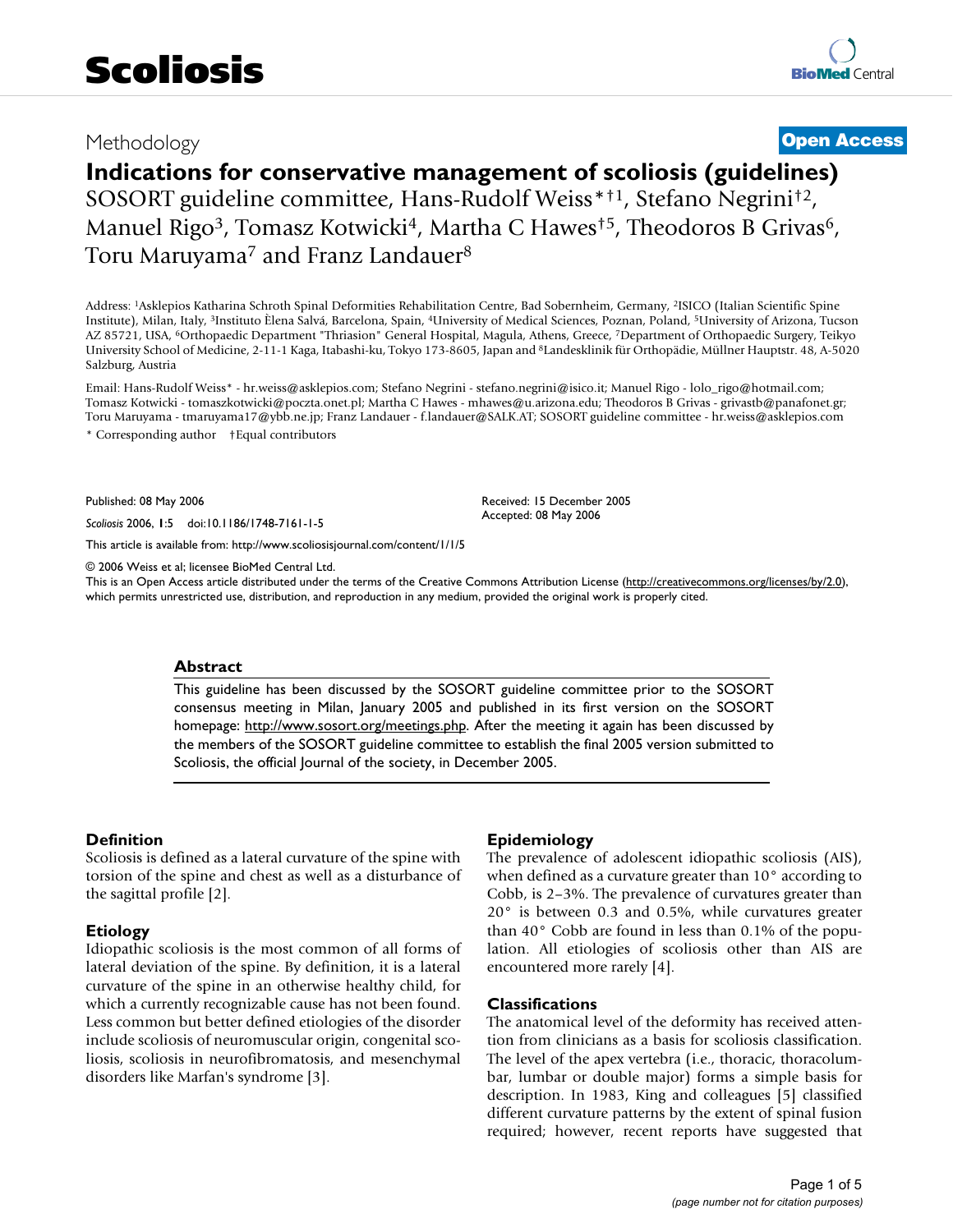these classifications lack reliability. Recently, a new description has been developed by Lenke and colleagues [6]. This approach calls for clinical assessment of scoliosis and kyphosis with respect to sagittal profile and curvature components. Systems designed for conservative management include the classifications by Lehnert-Schroth [7] (functional three-curve and functional four-curve scoliosis) and by Rigo [8] (brace construction and application).

# **Aims of conservative management**

The primary aim of scoliosis management is to stop curvature progression [9]. Improvement of pulmonary function (vital capacity) and treatment of pain are also of major importance. The first of three modes of conservative scoliosis management is based on physical therapy, including Méthode Lyonaise [10], Side-Shift [11], Dobosiewicz [12], Schroth and others [7]. Although discussed from contrasting viewpoints in the international literature, there is some evidence for the effectiveness of scoliosis treatment by physical therapy alone [13].

It has to be emphasized that (1) physical therapy for scoliosis is not just general exercises but rather one of the cited methods designed to address the particular nuances of spinal deformity, and (2) application of such methods requires therapists and clinicians specifically trained and certified in those scoliosis specific conservative intervention methods.

The second mode of conservative management is scoliosis intensive rehabilitation (SIR), which appears to be effective with respect to many signs and symptoms of scoliosis and with respect to impeding curvature progression [14]. The third mode of conservative management is brace treatment, which has been found to be effective in preventing curvature progression and thus in altering the natural history of IS [15,16]. It appears that brace treatment may reduce the prevalence of surgery [17], restore the sagittal profile [18] and influence vertebral rotation [19]. There are also indications that the end result of brace treatment can be predicted [20].

# **Systematic application of the modes of conservative treatment with respect to Cobb angle and maturity**

Guidelines for conservative intervention are based on current information regarding the risk for significant curvature progression in a given period of time. Each case has its own natural history and must be considered on an individual basis, in the context of a thorough clinical evaluation and patient history [21]. Estimation of risk for progression is based on small (n < 1000) epidemiological surveys in which children were diagnosed with scoliosis, and radiographed periodically to quantify changes in curvature magnitude over time [22-44]. Such surveys support

the premise that, among populations of children with a diagnosis of idiopathic scoliosis, risk for progression is highly correlated with potential for growth over the period of observation. In boys, prognosis for progression is more favorable, with relatively fewer individuals having curves that progress to >40 degrees. For SOSORT guidelines, prognostic risk estimation is based on the calculation of Lonstein and Carlson [33]. This calculation is based on curvature progression observed among 727 patients (575 female, 152 male) diagnosed between 1974–1979 in state of Minnesota (United States) school screening programs, and followed until they reached skeletal maturity. (See Figure 1).

# *I. Children (no signs of maturity) [21]*

a. < 15° Cobb: Observation (6 – 12 month intervals)

b. Cobb angle 15–20°: Outpatient physical therapy with treatment-free intervals (6–12 weeks without physical therapy for those patients at that time have low risk for curve progression). In this context, 'Outpatient physical therapy' is defined here as exercise sessions initiated at the physical therapist's office, plus a home exercise program (two to seven sessions per week according to the physical therapy method being applied). After three months, one exercise session every two weeks may be sufficient.

c. Cobb angle 20–25°: Out patient physiotherapy, scoliosis intensive rehabilitation program (SIR) where available.). SIR, currently available at clinics in Germany and Spain, includes a 3- to 5- week intensive program  $(4 - 6)$ hour training sessions per day) for patients with poor prognosis (brace indication, adult with Cobb angle of > 40°, presence of chronic pain).

d. > 25° Cobb: Outpatient physical therapy, scoliosis intensive rehabilitation program (SIR) where available and brace wear (part-time, 12–16 hours)

# *II. Children and adolescents, Risser 0–3, first signs of maturation, less than 98% of mature height*

The following section is based on progression risk rather than on Cobb angle measurement because of the changing risk profiles for deformityas theskeleton matures. For our purposes, progression risk is calculated by the formula shown in figure 1.

a. Progression risk less than 40%: Observation (3-month intervals)

b. Progression risk 40%: Out patient physiotherapy

c. Progression risk 50%: Out patient physiotherapy, scoliosis intensive rehabilitation program (SIR) where available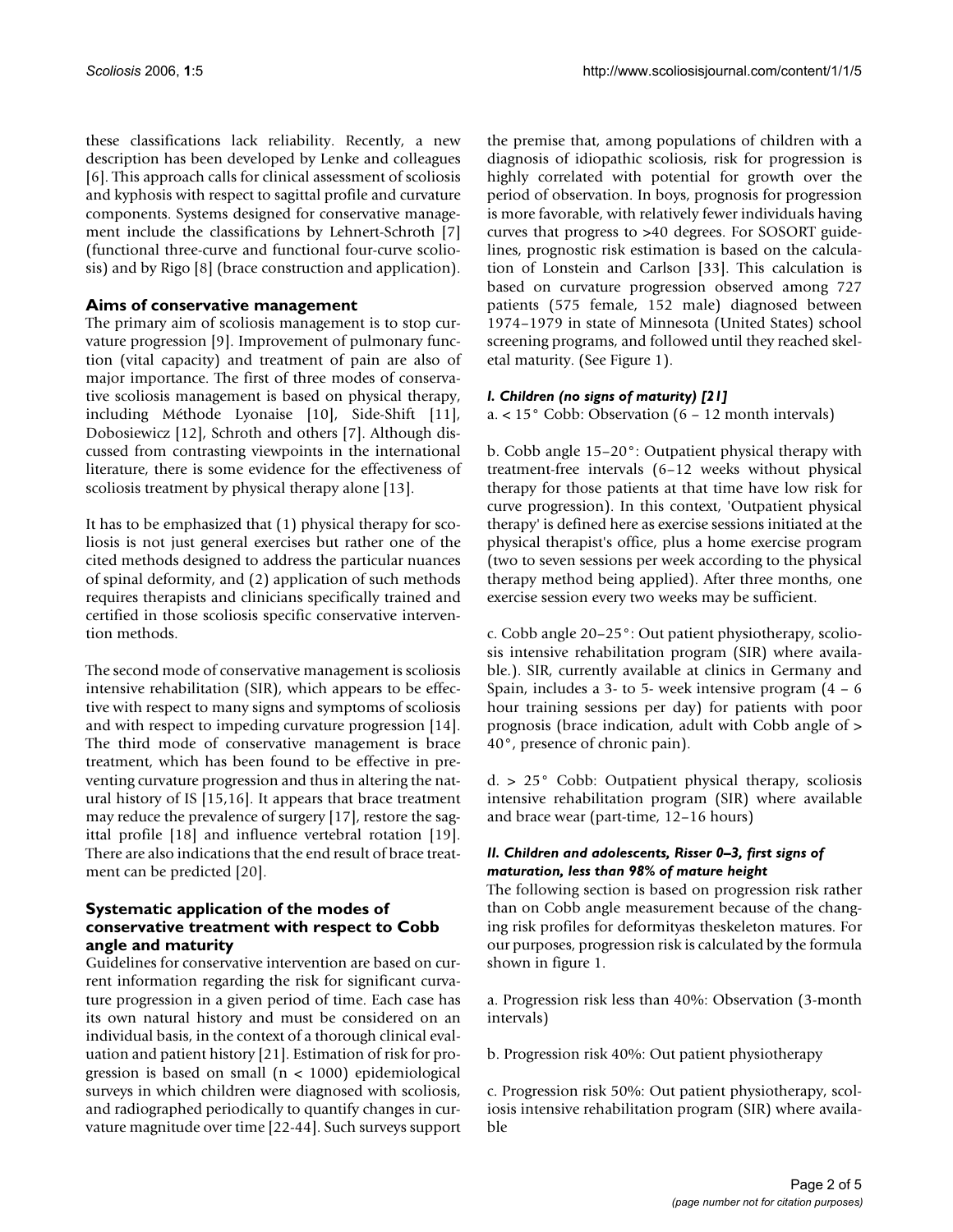

Graph showing the incidence of progression according to the progression factor, which is calculated by the formula:

|                  | Cobb Angle - (3 x Risser sign) |  |  |  |  |  |
|------------------|--------------------------------|--|--|--|--|--|
| Chonological age |                                |  |  |  |  |  |

# The estimation of the prognostic risk to **Figure 1** be used during pubertal growth spurt (modified from Lonstein and Carlson [33])

The estimation of the prognostic risk to be used during pubertal growth spurt (modified from Lonstein and Carlson [33]). The numbers in the figure indicate the number of cases that each data point is based on. Note the small number of cases on which the upper margins of the graph are based. Lonstein and Carlson's progression estimation formula is based on curves between 20 and 29 degrees.

d. Progression risk 60%: Out patient physiotherapy, scoliosis intensive rehabilitation program (SIR) where available + part-time brace indication (16 – 23 hours [low risk]).

e. Progression risk 80%: Out patient physiotherapy, scoliosis intensive rehabilitation program (SIR) where available + full-time brace indication (23 hours [high risk])

#### *III. Children and adolescents presenting with Risser 4 (more than 98% of mature height)*

a. < 20° according to Cobb: Observation (6 – 12 Months intervals)

b. 20 – 25° according to Cobb: Outpatient physical therapy

c. > 25° according to Cobb: Outpatient physical therapy, scoliosis intensive rehabilitation programme (SIR) where available

d. > 35° according to Cobb: Outpatient physical therapy, scoliosis intensive rehabilitation programme (SIR) where available + brace (part time, about 16 hours are sufficient)

e. For brace weaning: Outpatient physical therapy, scoliosis intensive rehabilitation programme (SIR) where available + brace with reduced wearing time.

# *IV. First presentation with Risser 4–5 (more than 99.5% of mature height before growth is completed)*

a. > 25° Cobb: Outpatient physical therapy

b. > 30° Cobb: Outpatient physical therapy, scoliosis intensive rehabilitation program (SIR) where available.

#### *V. Adults with Cobb angles > 30°*

Outpatient physical therapy, scoliosis intensive rehabilitation program (SIR), where available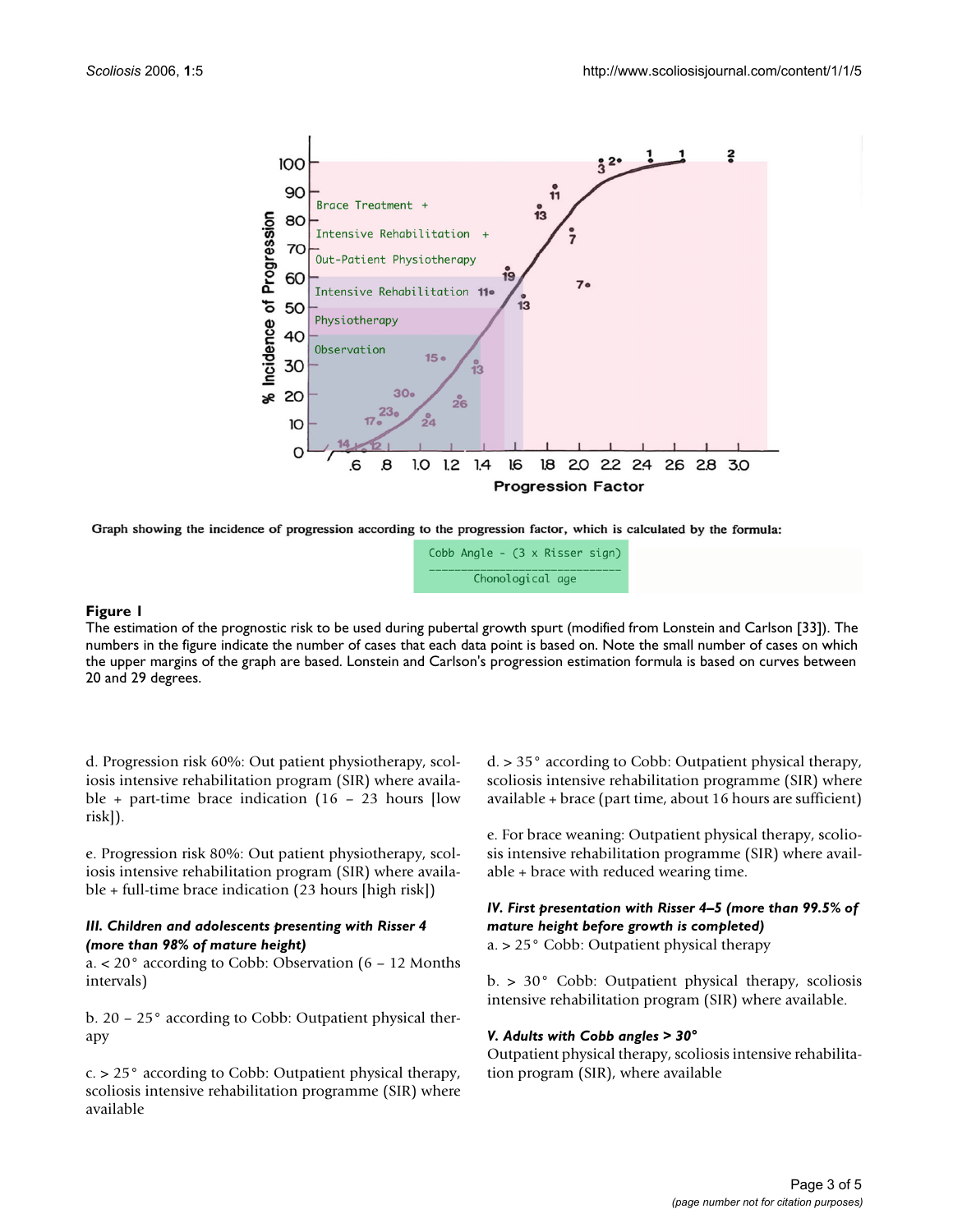# *VI. Adolescents and adults with scoliosis (of any degree) and chronic pain*

Outpatient physical therapy, scoliosis intensive rehabilitation program (SIR) where available, with a special pain program (multimodal pain concept/behavioral + physical concept), brace treatment when a positive effect has been proven [45].

The prognostic estimation and corresponding indications for treatment apply to the most prevalent condition, idiopathic scoliosis. In other types of scoliosis a similar procedure can be applied. Exceptions include those cases where the prognosis is clearly worse, for example in neuromuscular scolioses where a wheelchair is necessary (early surgery for maintaining sitting capability may be required). Other reasons for the consideration of alternative treatments include:

# - *Severe decompensation*

- *Severe sagittal deviations with structural lumbar kyphosis ('flatback')*

- *Lumbar, thoracolumbar and caudal component of double curvatures with a disproportionate rotation compared to the Cobb angle and with high risk for future instability at the caudal junctional zone*

- *Severe contractures and muscles shortening*
- *Reduced mobility of the spine especially in the sagittal plane*
- *others to be individually considered* [46]

# **Authors' contributions**

\*These authors contributed by reviewing, text editing and adding certain textfiles and references

# **References**

- 1. [\[http://www.sosort.org/meetings.php\]](http://www.sosort.org/meetings.php).<br>2. Stokes IAF: **Die Biomechanik des**
- 2. Stokes IAF: **Die Biomechanik des Rumpfes.** In *Wirbelsäulendeformitäten – Konservatives Management* Edited by: Weiss HR. München, Pflaum; 2003:59-77.
- 3. Winter RB: **Classification and Terminology.** In *Moe's Textbook of Scoliosis and Other Spinal Deformities* 2nd edition. Philadelphia Saunders; 1995:39-43.
- 4. Weinstein SL: **[Natural history.](http://www.ncbi.nlm.nih.gov/entrez/query.fcgi?cmd=Retrieve&db=PubMed&dopt=Abstract&list_uids=10635522)** *Spine* 1999, **24:**2592-2600.
- 5. King HA, Moe JHY, Bradford DS, Winter RB: **The selection of fusion levels in thoracic IS.** *Journal of Bone and Joint Surgery* 1983, **65-A:**1302-1313.
- 6. Dangerfield PH: **Klassifikation von Wirbelsäulendeformitäten.** In *Wirbelsäulendeformitäten – Konservatives Management* Edited by: Weiss HR. München, Pflaum; 2003:78-83.
- 7. Lehnert-Schroth C: *Dreidimensionale Skoliosebehandlung* 6th edition. Urban/Fischer, München; 2000.
- 8. Rigo M: **Intraobserver reliability of a new classification correlating with brace treatment.** *Pediatric Rehabilitation* 2004, **7:**63.
- Landauer F, Wimmer C: Therapieziel der Korsettbehandlung<br>bei idiopathischer Adoleszentenskoliose. MOT 2003, bei idiopathischer Adoleszentenskoliose. **123:**33-37.
- 10. Mollon G, Rodot | C: Scolioses structurales mineures and kines**itherapie. Etude statistique comparative des resultats.** *Kinesitherapie Scientifique* 1986, **244:**47-56.
- 11. Mehta MH: **Active auto-correction for early AIS.** *Journal of Bone and Joint Surgery* 1986, **68:**682.
- 12. Weiss HR, Negrini S, Hawes MC, Rigo M, Kotwicki T, Grivas TB, Maruyama and members of the SOSORT: **Physical Exercises in the Treatment of Idiopathic Scoliosis at Risk of brace treatment – SOSORT Consensus paper 2005.** *Scoliosis* 2005.
- 13. Negrini S, Antoninni GI, Carabalona R, Minozzi S: **[Physical exer](http://www.ncbi.nlm.nih.gov/entrez/query.fcgi?cmd=Retrieve&db=PubMed&dopt=Abstract&list_uids=14713590)[cises as a treatment for adolescent idiopathic scoliosis. A sys](http://www.ncbi.nlm.nih.gov/entrez/query.fcgi?cmd=Retrieve&db=PubMed&dopt=Abstract&list_uids=14713590)[tematic review.](http://www.ncbi.nlm.nih.gov/entrez/query.fcgi?cmd=Retrieve&db=PubMed&dopt=Abstract&list_uids=14713590)** *Pediatric Rehabilitation* 2003, **6:**227-235.
- 14. Weiss HR, Weiss G, Petermann F: **[Incidence of curvature pro](http://www.ncbi.nlm.nih.gov/entrez/query.fcgi?cmd=Retrieve&db=PubMed&dopt=Abstract&list_uids=12745892)[gression in idiopathic scoliosis patients treated with scoliosis](http://www.ncbi.nlm.nih.gov/entrez/query.fcgi?cmd=Retrieve&db=PubMed&dopt=Abstract&list_uids=12745892) in-patient rehabilitation (SIR): an age- and sex-matched [cotrolled study.](http://www.ncbi.nlm.nih.gov/entrez/query.fcgi?cmd=Retrieve&db=PubMed&dopt=Abstract&list_uids=12745892)** *Pediatric Rehabilitation* 2003, **6:**23-30.
- 15. Nachemson AL, Peterson LE, Members of Brace Study Group of the Scoliosis Research Society: **[Effectiveness of treatment with a](http://www.ncbi.nlm.nih.gov/entrez/query.fcgi?cmd=Retrieve&db=PubMed&dopt=Abstract&list_uids=7782353) [brace in girls who have adolescent idiopathic scoliosis.](http://www.ncbi.nlm.nih.gov/entrez/query.fcgi?cmd=Retrieve&db=PubMed&dopt=Abstract&list_uids=7782353)** *J Bone Joint Surg* 1995, **77:**815-822.
- 16. Grivas TB, Vasiliadis E, Chatziargiropoulos T, Polyzois VD, Gatos K: **[The effect of a modified Boston brace with anti-rotatory](http://www.ncbi.nlm.nih.gov/entrez/query.fcgi?cmd=Retrieve&db=PubMed&dopt=Abstract&list_uids=14713591) blades on the progression of curves in idiopathic scoliosis: [aetiologic implications.](http://www.ncbi.nlm.nih.gov/entrez/query.fcgi?cmd=Retrieve&db=PubMed&dopt=Abstract&list_uids=14713591)** *Pediatric Rehabilitation* 2003, **6:**237-242.
- 17. Rigo M, Reiter C, Weiss HR: **[Effect of conservative management](http://www.ncbi.nlm.nih.gov/entrez/query.fcgi?cmd=Retrieve&db=PubMed&dopt=Abstract&list_uids=14713587) [on the prevalence of surgery in patients with adolescent idi](http://www.ncbi.nlm.nih.gov/entrez/query.fcgi?cmd=Retrieve&db=PubMed&dopt=Abstract&list_uids=14713587)[opathic scoliosis.](http://www.ncbi.nlm.nih.gov/entrez/query.fcgi?cmd=Retrieve&db=PubMed&dopt=Abstract&list_uids=14713587)** *Pediatric Rehabilitation* 2003, **6:**209-214.
- 18. Rigo M: **3 D Correction of Trunk Deformity in Patients with Idiopathic Scoliosis Using Chêneau Brace.** In *Research into Spinal Deformities 2. Studies in Health Technology and Informatics* Edited by: Stokes IAF. Amsterdam: IOS Press; 1999:362-365.
- 19. Kotwicki T, Pietrzak S, Szulc A: **Three-dimensional action of Cheneau brace on thoracolumbar scoliosis.** In *Research into Spinal Deformities 3. Studies in Health Technology and Informatics* Edited by: Tanguy A, Peuchot B. Amsterdam: IOS Press; 2002:226-229.
- 20. Landauer F, Wimmer C, Behensky H: **[Estimating the final out](http://www.ncbi.nlm.nih.gov/entrez/query.fcgi?cmd=Retrieve&db=PubMed&dopt=Abstract&list_uids=14713586)[come of brace treatment for idiopathic thoracic scoliosis at](http://www.ncbi.nlm.nih.gov/entrez/query.fcgi?cmd=Retrieve&db=PubMed&dopt=Abstract&list_uids=14713586) [6-month follow-up.](http://www.ncbi.nlm.nih.gov/entrez/query.fcgi?cmd=Retrieve&db=PubMed&dopt=Abstract&list_uids=14713586)** *Pediatric Rehabilitation* 2003, **6:**201-207.
- 21. Lonstein JE: **Patient Evaluation.** In *Moe's Textbook of Scoliosis and Other Spinal Deformities* 2nd edition. Philadelphia, Saunders; 1995:45-86.
- 22. Ascani E, Bartolozzi P, Logroscino CA, Marchetti PG, Ponte A, Savini R, Travaglini F, Binazzi F, Di Silvestre M: **[Natural history of](http://www.ncbi.nlm.nih.gov/entrez/query.fcgi?cmd=Retrieve&db=PubMed&dopt=Abstract&list_uids=3810293) [untreated IS after skeletal maturity.](http://www.ncbi.nlm.nih.gov/entrez/query.fcgi?cmd=Retrieve&db=PubMed&dopt=Abstract&list_uids=3810293)** *Spine* 1986, **11:**784-789.
- 23. Bjerkreim R, Hassan I: **[Progression in untreated IS after the end](http://www.ncbi.nlm.nih.gov/entrez/query.fcgi?cmd=Retrieve&db=PubMed&dopt=Abstract&list_uids=7180400) [of growth.](http://www.ncbi.nlm.nih.gov/entrez/query.fcgi?cmd=Retrieve&db=PubMed&dopt=Abstract&list_uids=7180400)** *Acta orthop scand* 1982, **53:**897-900.
- 24. Brooks HL, Azen SP, Gerberg E, Brooks R, Chan L: **Scoliosis: a prospective epidemiological study.** *Journal of Bone and Joint Surgery* 1975, **57:**968-72.
- 25. Bunnell WP: **[The natural history of IS before skeletal matu](http://www.ncbi.nlm.nih.gov/entrez/query.fcgi?cmd=Retrieve&db=PubMed&dopt=Abstract&list_uids=3810290)[rity.](http://www.ncbi.nlm.nih.gov/entrez/query.fcgi?cmd=Retrieve&db=PubMed&dopt=Abstract&list_uids=3810290)** *Spine* 1986, **11:**773-776.
- 26. Clarisse P: **Pronostic evolutif des scolioses idiopathiques mineures de 10–29 degrees, en periode de croissance.** In *Thesis* Lyon France; 1974.
- 27. Collis DK, Ponseti IV: **Long-term followup of patients with idiopathic scoliosis not treated surgically.** *Journal of Bone and Joint Surgery* 1969, **51-A:**425-445.
- 28. Duval-Beaupere G: **[Rib hump and supine angle as prognostic](http://www.ncbi.nlm.nih.gov/entrez/query.fcgi?cmd=Retrieve&db=PubMed&dopt=Abstract&list_uids=1536009) [factors for mild scoliosis.](http://www.ncbi.nlm.nih.gov/entrez/query.fcgi?cmd=Retrieve&db=PubMed&dopt=Abstract&list_uids=1536009)** *Spine* 1992, **17:**103-107.
- 29. Duval-Beaupere G: **[Threshold values for supine and standing](http://www.ncbi.nlm.nih.gov/entrez/query.fcgi?cmd=Retrieve&db=PubMed&dopt=Abstract&list_uids=8724186) [Cobb angles and rib hump measurements: prognostic fac](http://www.ncbi.nlm.nih.gov/entrez/query.fcgi?cmd=Retrieve&db=PubMed&dopt=Abstract&list_uids=8724186)[tors for scoliosis.](http://www.ncbi.nlm.nih.gov/entrez/query.fcgi?cmd=Retrieve&db=PubMed&dopt=Abstract&list_uids=8724186)** *European Spine Journal* 1996, **5:**79-84.
- Karol LA, Johnston CE, Browne RH, Madison M: **Progression of the curve in boys who have IS.** *Journal of Bone and Joint Surgery* 1993, **75:**1804-1810.
- 31. Kindsfater K, Lowe T, Lawellin D, Weinstein D, Akmakjian A: **Levels of platelet calmodulin for the prediction of progression and severity of AIS.** *Journal of Bone and Joint Surgery* 1994, **76- A:**1186-1192.
- 32. Korovessis P, Piperos G, Sidiropoulos P, Dimas A: **[Adult idiopathic](http://www.ncbi.nlm.nih.gov/entrez/query.fcgi?cmd=Retrieve&db=PubMed&dopt=Abstract&list_uids=7997925) [lumbar scoliosis: a formula for prediction of progression and](http://www.ncbi.nlm.nih.gov/entrez/query.fcgi?cmd=Retrieve&db=PubMed&dopt=Abstract&list_uids=7997925) [review of the literature.](http://www.ncbi.nlm.nih.gov/entrez/query.fcgi?cmd=Retrieve&db=PubMed&dopt=Abstract&list_uids=7997925)** *Spine* 1994, **19:**1926-1932.
- 33. Lonstein JE, Carlson JM: **The prediction of curve progression in untreated idiopathic scoliosis during growth.** *Journal of Bone and Joint Surgery* 1984, **66-A:**1061-1071.